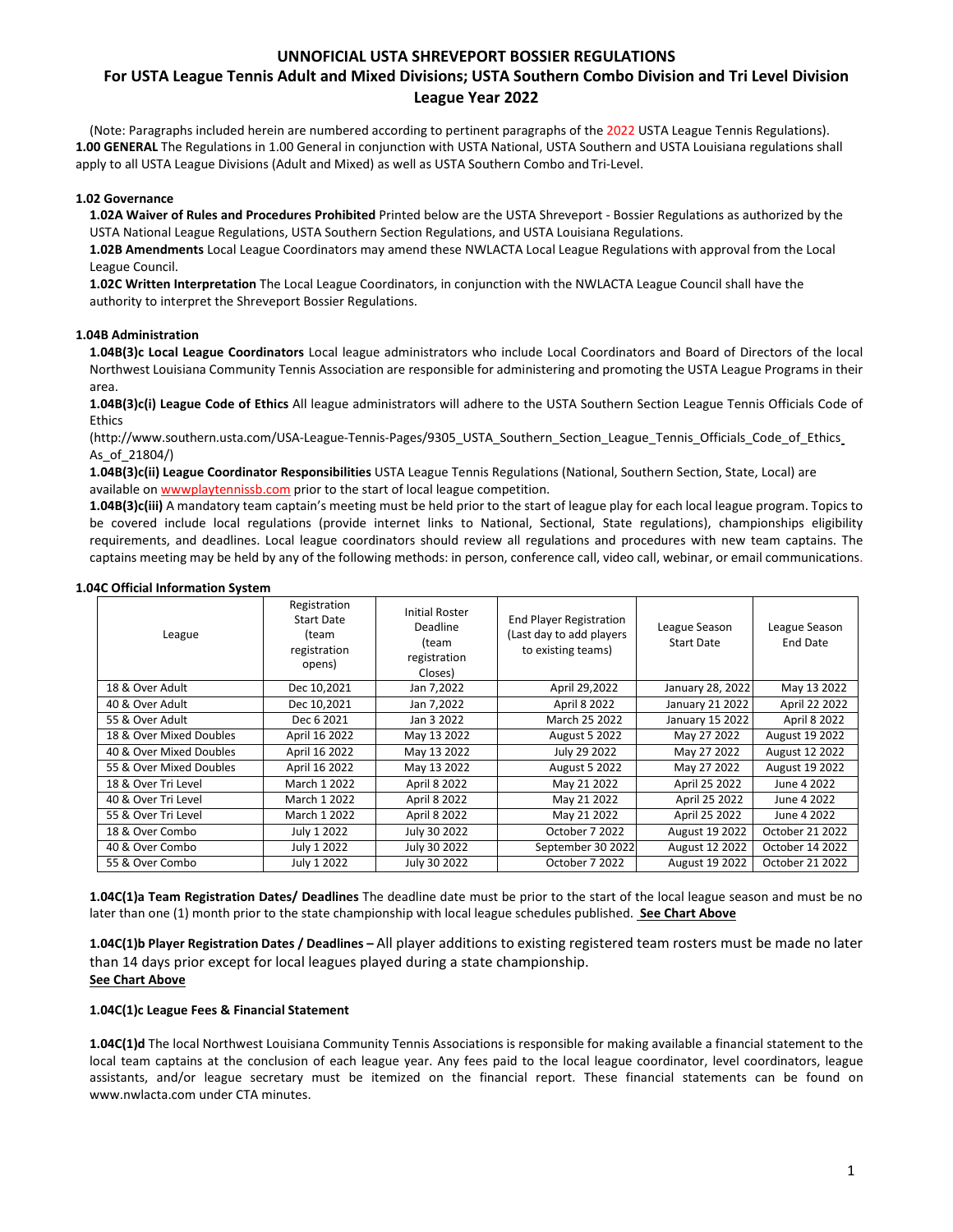# **UNNOFICIAL USTA SHREVEPORT BOSSIER REGULATIONS For USTA League Tennis Adult and Mixed Divisions; USTA Southern Combo Division and Tri Level Division League Year 2022**

**1.04C(1)e Enrollment Fees** The 2022 USTA Shreveport - Bossier league year enrollment fees.

Any increase to Local League head tax must be approved by the USTA Louisiana Adult League Council prior to the start of the leagues team registration.

| League                  | <b>USTA Louisiana Head Tax</b> | (Local League)<br><b>Head Tax</b> | <b>TennisLink Fee</b> | <b>Enrollment Fee</b> |
|-------------------------|--------------------------------|-----------------------------------|-----------------------|-----------------------|
| 18 & Over Adult         | \$15.00                        | \$9.00                            | \$3.00                | \$27.00               |
| 40 & Over Adult         | \$15.00                        | \$9.00                            | \$3.00                | \$27.00               |
| 55 & Over Adult         | \$10.00                        | \$9.00                            | \$3.00                | \$22.00               |
| 18 & Over Mixed Doubles | \$15.00                        | \$9.00                            | \$3.00                | \$27.00               |
| 40 & Over Mixed Doubles | \$15.00                        | \$9.00                            | \$3.00                | \$27.00               |
| 55 & Over Mixed Doubles | \$10.00                        | \$9.00                            | \$3.00                | \$22.00               |
| 18 & Over Tri Level     | \$15.00                        | \$9.00                            | \$3.00                | \$27.00               |
| 40 & Over Tri Level     | \$15.00                        | \$9.00                            | \$3.00                | \$27.00               |
| 55 & Over Tri Level     | \$10.00                        | \$9.00                            | \$3.00                | \$22.00               |
| 18 & Over Combo         | \$15.00                        | \$9.00                            | \$3.00                | \$27.00               |
| 40 & Over Combo         | \$15.00                        | \$9.00                            | \$3.00                | \$27.00               |
| 55 & Over Combo         | \$10.00                        | \$9.00                            | \$3.00                | \$22.00               |
| Flexible Format         | \$2.00                         | \$9.00                            | \$3.00                | \$14.00               |

**1.04 C(1)f Local League Refunds: Local** League player refunds will only be issued for the following:

- League did not make, injury, illness, or permanent move from local league area.
- If player participated in a later league where registration could have been transferred, a refund will not be issued.
- Refund request must be made prior to the state championship for league in which refund is being requested.
- Refund request must be documented via email to the LLC and that request may be required for refund.
- Local league coordinators may move player registration to another league/team if player has not played any matches on team which requesting refund. Transfer of player registration can only be between 18/40 age group registrations to 18/40 age group team, 55 age group to 55 age group team.
- Refunds will be administered once a year in December for all qualifying refunds request that could not be transferred.

**1.04C(2) Official Score Reporting and Standings System** –If completed match scores not recorded on TennisLink within 48 hours of the completion of the match, the Local League Coordinator may issue a warning via email to both team captains to enter match scores by a specified date and time. If scores are not entered on TennisLink by the specified date and time, the match may be recorded and confirmed on TennisLink as a double default. Local Area Team Default penalties may be applied. **1.04D LOCAL LEAGUE** 

**1.04D(3) Local League Season** All local league matches shall be completed two (2) weeks prior to the state championship.

• Any Local Leagues whose matches are published in TennisLink beyond the Local League deadline date set by the USTA Louisiana will be ineligible to advance to the leagues USTA Louisiana State Championship. **unless your local league has been granted approval by USTA Louisiana due to extenuating circumstances.**

**1.04D(4**) **Team.** A team shall consist of players eligible to compete at a specific NTRP level of competition in accordance with the following table.

|                 | <b>TEAM COMPOSITION</b>                                   |                                                      |               |                                                                                                       |  |  |
|-----------------|-----------------------------------------------------------|------------------------------------------------------|---------------|-------------------------------------------------------------------------------------------------------|--|--|
| <b>DIVISION</b> | <b>Age Group</b>                                          | <b>MINIMUM</b><br><b>NUMBER OF</b><br><b>PLAYERS</b> | <b>GENDER</b> | <b>NTRP LEVEL</b>                                                                                     |  |  |
|                 | 18 & Over<br>2.5 women, 2.5 men,<br>5.0                   | 5                                                    | Same          | A player's NTRP rating level shall not exceed the team                                                |  |  |
|                 | 18 & Over<br>3.0, 3.5, 4.0, 4.5                           | 8                                                    | Gender        | NTRP level                                                                                            |  |  |
|                 | 40 & Over<br>3.0, 3.5, 4.0, 4.5                           |                                                      |               |                                                                                                       |  |  |
| Adult           | 55 & Over<br><b>Straight Levels</b><br>3.0, 3.5, 4.0, 4.5 |                                                      |               | When using straight NTRP rating levels, player's NTRP<br>rating shall not exceed the team NTRP level. |  |  |
|                 | <b>Combined Levels</b><br>9.0                             |                                                      |               | Combined NTRP rating levels of partners shall not exceed<br>the team NTRP level.                      |  |  |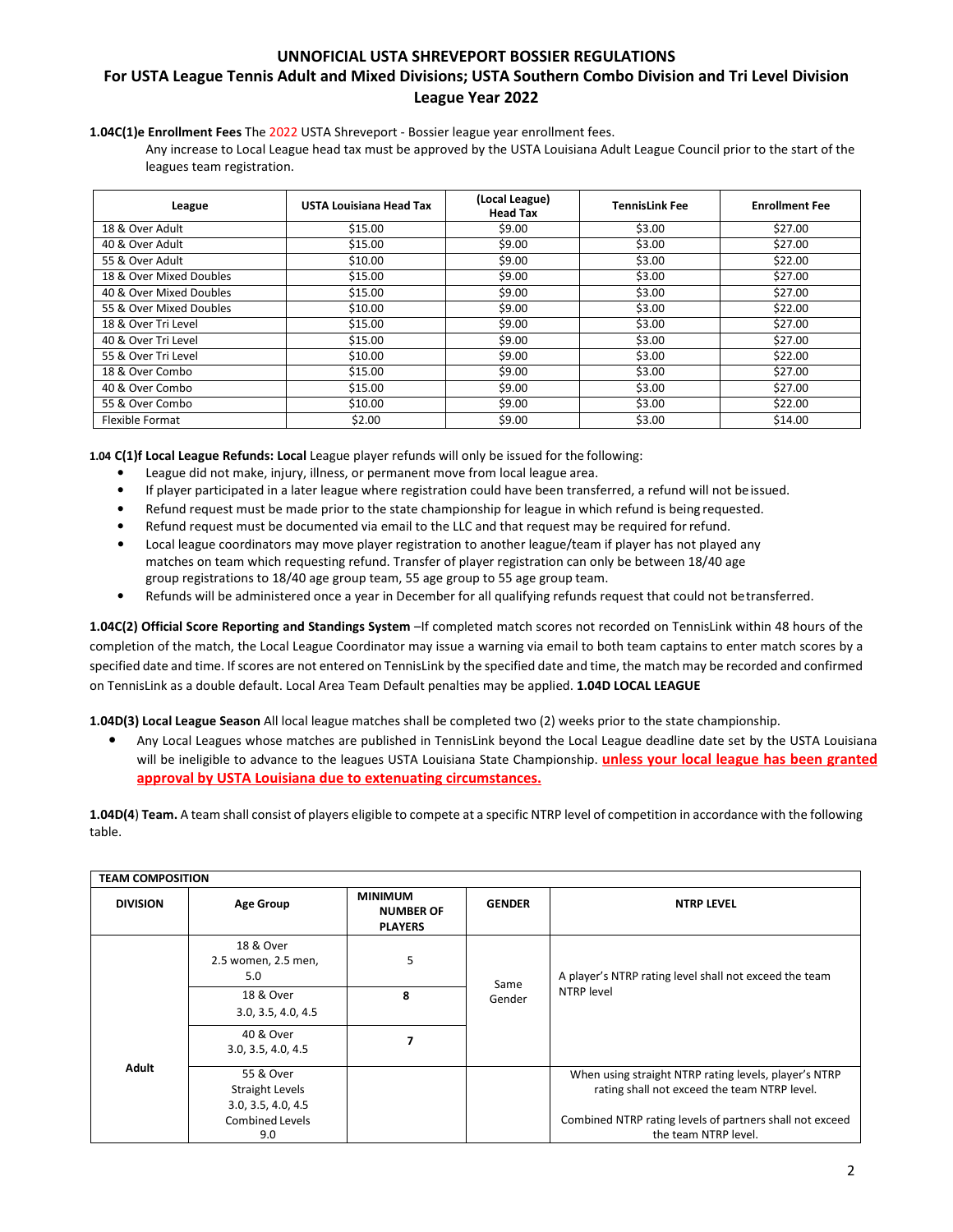# **UNNOFICIAL USTA SHREVEPORT BOSSIER REGULATIONS For USTA League Tennis Adult and Mixed Divisions; USTA Southern Combo Division and Tri Level Division**

| League Year 2022 |  |  |
|------------------|--|--|
|------------------|--|--|

| <b>TEAM COMPOSITION</b> |                                                                                                                                                                                                                     |                                                                                                                              |                  |                                                                                                                                                                                                                                            |
|-------------------------|---------------------------------------------------------------------------------------------------------------------------------------------------------------------------------------------------------------------|------------------------------------------------------------------------------------------------------------------------------|------------------|--------------------------------------------------------------------------------------------------------------------------------------------------------------------------------------------------------------------------------------------|
| <b>DIVISION</b>         | <b>Age Group</b>                                                                                                                                                                                                    | <b>MINIMUM</b><br><b>NUMBER OF</b><br><b>PLAYERS</b>                                                                         | <b>GENDER</b>    | <b>NTRP LEVEL</b>                                                                                                                                                                                                                          |
|                         | *65 & Over<br><b>Straight Levels</b><br>3.0, 3.5, 4.0, 4.5<br><b>Combined Levels</b><br>6.0, 7.0, 8.0, 9.0                                                                                                          | 6                                                                                                                            | Same<br>Gender   | NTRP rating level difference between partners shall not<br>exceed 1.0<br>The minimum NTRP Level for: 6.0 is 2.5; 7.0 is 3.0; 8.0 is<br>3.5 9.0 is 4.0.                                                                                     |
| <b>Mixed</b>            | 18 & Over<br>Straight Level 2.5,<br>Combined<br>6.0, 7.0, 8.0, 9.0, 10.0<br>40 & Over<br>6.0, 7.0, 8.0, 9.0                                                                                                         | 3 men<br>3<br>women                                                                                                          | Men and<br>Women | When using straight NTRP levels, player's NTRP rating<br>level shall not exceed team NTRP level.<br>Combined NTRP rating levels of partners shall not exceed<br>team NTRP level.<br>NTRP difference between partners shall not exceed 1.0. |
|                         | **55 & Over 6.0,<br>7.0, 8.0, 9.0                                                                                                                                                                                   |                                                                                                                              |                  | The minimum NTRP Level for: 6.0 is 2.5; 7.0 is 3.0; 8.0 is<br>3.5; 9.0 is 4.0; 10.0 is 4.5.                                                                                                                                                |
|                         | 18 & Over<br>Straight Level 2.5,<br>Combined<br>6.5, 7.5, 8.5, 9.5, 10.0                                                                                                                                            |                                                                                                                              | Same             | When using straight NTRP rating levels, player's NTRP<br>rating level shall not exceed the team NTRP level<br>Combined NTRP rating levels of partners shall not exceed                                                                     |
| Combo                   | 40 & Over<br>6.5, 7.5, 8.5, 9.5                                                                                                                                                                                     | 6                                                                                                                            | Gender           | the team NTRP level.                                                                                                                                                                                                                       |
|                         | **55 & Over<br>6.5, 7.5, 8.5, 9.5                                                                                                                                                                                   |                                                                                                                              |                  | The maximum NTRP Level for: 5.5 is 3.0; 6.5 is 3.5; 7.5 is<br>4.0; 8.5 is 5.0; 9.5 is 5.5; 10.5 is 6.0                                                                                                                                     |
| <b>Tri Level</b>        | **18 & Over<br>Div. I-3.5,4.0,4.5<br>(Women)<br>Div II $-3.0, 3.5, 4.0$<br>Div III $- 2.5, 3.0, 3.5$<br>**40 & Over<br>Div II $-3.0, 3.5, 4.0$<br>Div III $-2.5,3.0,3.5$<br>**55 & Over Div<br>$II - 3.0, 3.5, 4.0$ | 6                                                                                                                            | Same<br>Gender   | When using straight NTRP rating levels, player's NTRP<br>rating level shall not exceed the team NTRP level<br>NTRP rating level difference between partners shall not<br>exceed 1.0                                                        |
|                         |                                                                                                                                                                                                                     | * Division, League Types and Levels that USTA Southern will use.<br>** League Types and Levels that USTA Louisiana will use. |                  |                                                                                                                                                                                                                                            |

1.04D(6): Courts for Local League Play. Courts for Local League Play "Home teams" will have the choice of court surface for which they wish to play their home matches. The use of tennis-related blended lines is permitted on courts used for local league matches. The use of other lines for another sport, such as Pickleball, are not permitted on courts used for local league matches.

### 1.04E Player Eligibility

1.04E(1) Domicile and Residency Requirements USTA Louisiana will have no residency requirements for local league play. Exception: A state may regulate residency requirements for teams that play a local league at a state championship, advance directly to a state championship (if applicable for the Adult 65 & Over league) and/or play in a single-weekend local league tournament may have players from areas as long as the majority of players reside in the state of Louisiana. Below are facilities you can have as a home facility in Tennis Link.

| <b>Bossier Tennis Center</b>  | 1651 Mondello Way               | Bossier City LA 71111 | 318-213-2108 |
|-------------------------------|---------------------------------|-----------------------|--------------|
| <b>Cockrell Tennis Center</b> | 4109 Pines Road                 | Shreveport LA 71119   | 318-673-7790 |
| Eastridge Country Club        | 1000 Steward Drive              | Shreveport LA 71106   | 318-751-3331 |
| Indoors                       | 8201 Tennis Court Lane          | Shreveport LA 71106   | 318-869-3303 |
| Pierremont Oaks Tennis Club   | 578 Spring Lake Drive           | Shreveport LA 71106   | 318-868-8118 |
| Querbes Tennis Center         | 3507 Beverly Place              | Shreveport LA 71104   | 318-673-7787 |
| Southern Hills Tennis Center  | 1000 Bert Kouns Industrial Loop | Shreveport LA 71118   | 318-673-7784 |
| Southern Trace Country Club   | 200 Southern Trace Pkwy         | Shreveport LA 71106   | 318-798-8302 |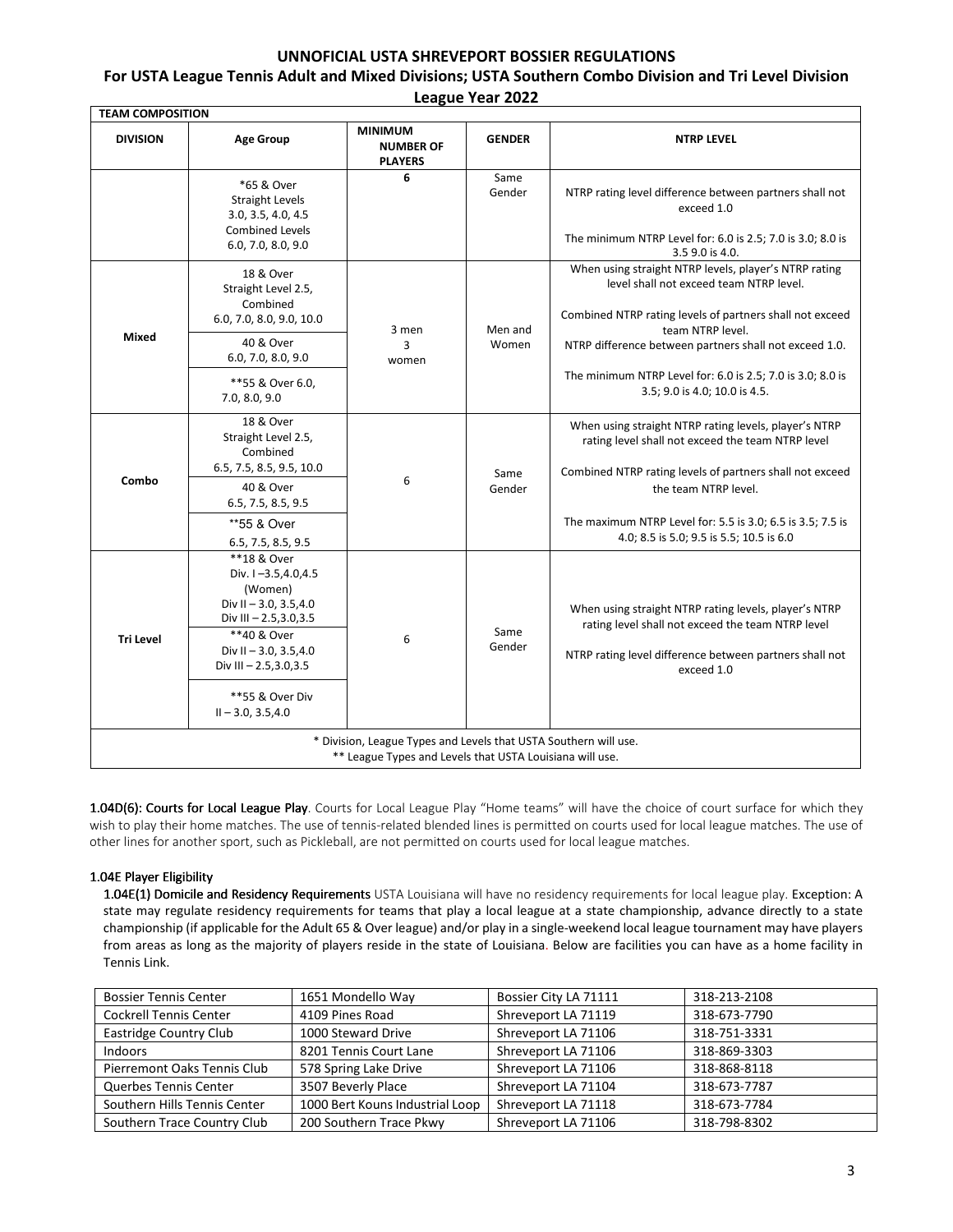# **For USTA League Tennis Adult and Mixed Divisions; USTA Southern Combo Division and Tri Level Division**

# **League Year 2022**

The below rule 1.04E(2) is NOT on the template?? Is this to be removed??

1.04E(2) Electronic Devices. A player may not use electronic devices such as cell phones, smart watches, digital messaging systems, radios, mp3 players, or any device capable of receiving communication during USTA League (FAC USTA Comment 30.1.). If a cellphone rings during a point, the opponent may stop the point and claim the point based on deliberate hindrance (FAC USTA Comment 26.3).

1.04E(3) Age. Players must be 18 years of age prior to participating in the USTA League program. Each player over the age of 18 shall have reached the required minimum age prior to or during the calendar year in which such player participates in his or her first local league.

### 1.04F Official League Rating Program

1.04F(1) Entry A player without a valid NTRP rating level in TennisLink, a returning player with an expired NTRP rating level, a Tournament Exclusive (T) rated player or a Mixed Exclusive (M) rated player who does not have a valid computer (C) rating from a previous year and chooses to participate in the Adult Division, must self-rate to be assigned a new rating, reassigned to their last expired rating or a higher rating based on their playing history to enter the USTA League Program. A player must enter league play in accordance with the following table.

Self-ratings are valid for two years from the date issued or until replaced by a dynamic or computer rating. If there is a change in their playing experience the player may appeal their rating up at that time or they may be promoted by the Sectional coordinator.

**1.04D(6): Courts for Local League Play.** Courts for Local League Play. "Home teams" will have the choice of court surface for which they wish to play their home matches. Court surface must be the same surface for all individual lines unless prior agreement between both captains. The use of tennis-related blended lines are permitted on courts used for local league matches. The use of other lines for another sport, such as Pickleball, are not permitted on courts used for local league matches.

### **1.04G PLAYER PARTICIPATION ELIGIBILITY.**

**1.04G(6).** Any player who qualifies to advance to the USTA Louisiana State Championship in the Adult, Mixed, Southern Combo or Tri Level division may advance on more than one team within an age group only if they are different NTRP Levels.

No accommodations for scheduling will be made at the USTA Louisiana Championships for teams with players that may be competing on two or more teams during a state championship.

**2.00 USTA LEAGUE REGULATIONS** All USTA League Regulations in 1.00 GENERAL and 3.00 GRIEVANCE PROCEDURES and the following regulations in this section shall apply to all USTA League Divisions (Adult and Mixed) as well as USTA Southern Combo and Tri-Level except for Reg. 2.04 NTRP Dynamic Disqualification and Review Procedures which shall apply only to the USTA League Adult Division.

### **2.01 A NTRP Levels of Play**

- **Adult 18 & Over:** 2.5, 3.0, 3.5, 4.0, and 4.5 **40 & Over:** 3.0, 3.5, 4.0, and 4.5+ **55 & Over:** 3.0, 3.5, 4.0, and 9.0 (men and women); Adult 18 & Over DAY (women only) 2.5,3.0,3.5,4.0
- **Tri-Level 18 & Over:** 2.5-3.0-3.5 (women only) 3.0-3.5-4.0 and 3.5, 4.0 and 4.5 (men and women) **40 & Over:** 3.0-3.5-4.0 and 3.5-4.0-4.5 (men and women) **55 & Over:** 3.0-3.5-4.0 (men and women)
- **Mixed: 18 & Over**: 2.5, 6.0, 7.0, 8.0 and 9.0 **40 & Over**: 6.0, 7.0, 8.0 and 9.0, **55 & Over:** 6.0, 7.0 and 8.0
- **Combo 18 & Over:** 2.5, 5.5, 6.5, 7.5, 8.5 and 9.5 **40 & Over:** 5.5, 6.5, 7.5, 8.5 and 9.5 **55 & Over**: 6.5, 7.5, and 8.5**; Adult 18 & Over Combo Women DAY** (women only) 2.5,3.0,3.5,4.0

**2.01A(1)** When using straight NTRP levels, a player cannot have an NTRP rating higher than the NTRP level in which the player is competing

**2.01C(2) Partial Round Robin.** Each NTRP level within a local league may play a partial round robin competition wherein every team plays the same number of matches against randomly selected opponents. A minimum of the top two teams shall progress to a single elimination playoff to establish a local league champion for that NTRP level.

### **2.01C(3) – Team Match**.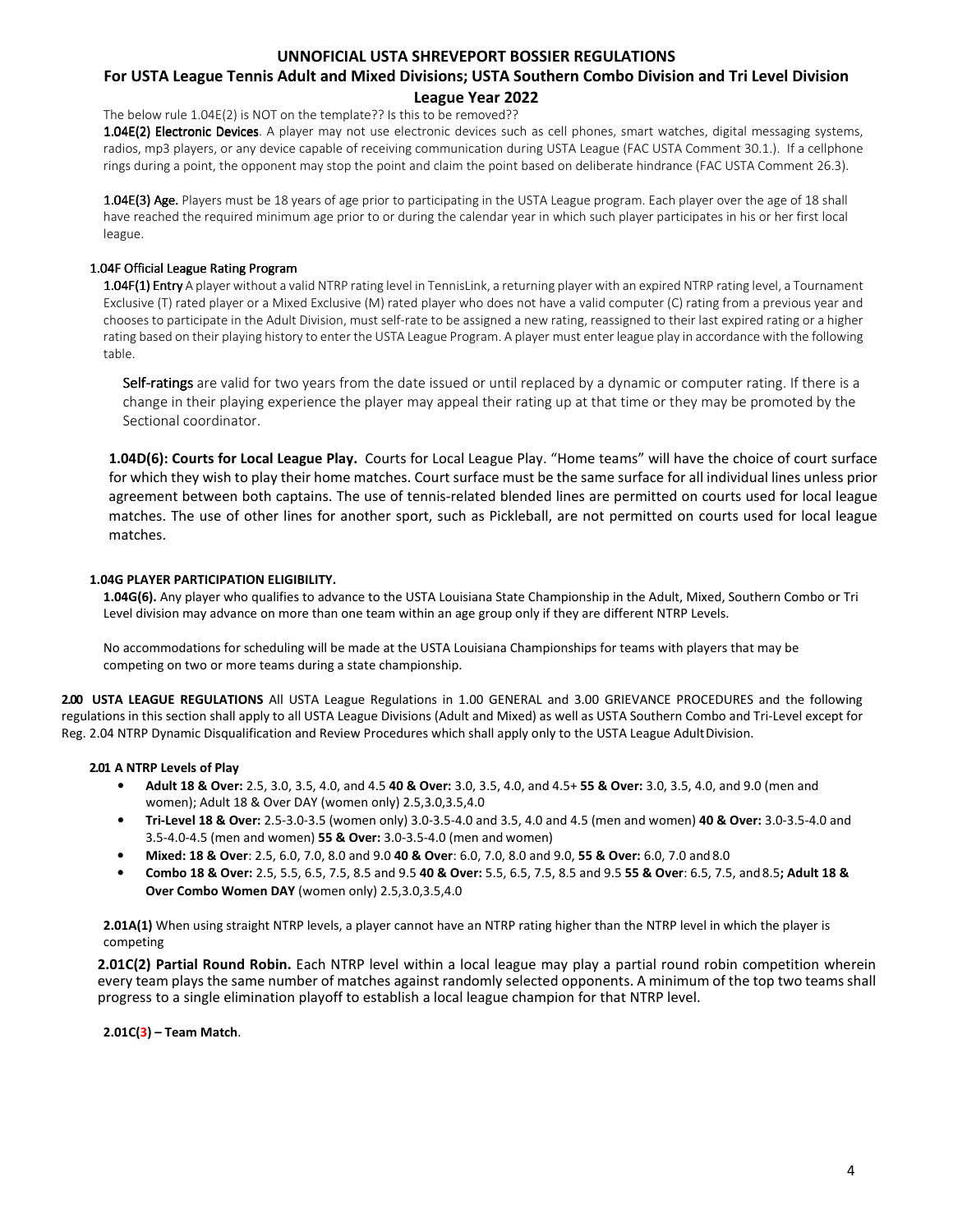### **For USTA League Tennis Adult and Mixed Divisions; USTA Southern Combo Division and Tri Level Division League Year 2022**

|                 |                                        | LCAGUC TCAI LULL       |                                                                                                                                                                                                                                  |  |
|-----------------|----------------------------------------|------------------------|----------------------------------------------------------------------------------------------------------------------------------------------------------------------------------------------------------------------------------|--|
| <b>DIVISION</b> | <b>AGE GROUP</b>                       | <b>LEAGUE FORMAT</b>   | Points Awarded For                                                                                                                                                                                                               |  |
|                 | 18 & Over<br>3.0, 3.5, 4.0 and 4.5     | 2 Singles<br>3 Doubles | 3 Individual Wins                                                                                                                                                                                                                |  |
|                 | 18 & Over<br>2.5 & 5.0                 | 1 Singles<br>2 Doubles | 2 Individual Wins                                                                                                                                                                                                                |  |
| Adult           | 18 & Over 3.0, 3.5, 4.0<br>Women's DAY | 3 Doubles              | 2 Individual Wins                                                                                                                                                                                                                |  |
|                 | 40 & Over                              | 1 Singles / 3 Doubles  | 3 Individual Wins<br>If tied 2-2, the tie shall be broken by the<br>first of the following methods to do so: a)<br>least sets lost; then least games lost; then<br>game winning percentage; then winner of<br>1st court doubles. |  |
|                 | 55 & Over                              | 3 Doubles              | 2 Individual Wins                                                                                                                                                                                                                |  |
|                 | 65 & Over                              | 3 Doubles              |                                                                                                                                                                                                                                  |  |
|                 | 18 & Over                              | 3 Doubles              |                                                                                                                                                                                                                                  |  |
| Mixed           | 40 & Over                              | 3 Doubles              | 2 Individual Wins                                                                                                                                                                                                                |  |
|                 | 55 & Over                              | 3 Doubles              |                                                                                                                                                                                                                                  |  |
|                 | 18 & Over                              | 3 Doubles              |                                                                                                                                                                                                                                  |  |
| Combo           | 40 & Over                              | 3 Doubles              | 2 Individual Wins                                                                                                                                                                                                                |  |
|                 | 55 & Over                              | 3 Doubles              |                                                                                                                                                                                                                                  |  |
|                 | 18 & Over                              | 3 Doubles              |                                                                                                                                                                                                                                  |  |
| Tri Level       | 40 & Over                              | 3 Doubles              | 2 Individual Wins                                                                                                                                                                                                                |  |
|                 | 55 & Over                              | 3 Doubles              |                                                                                                                                                                                                                                  |  |

**2.01C(3)a Team Match.** Each team match in a local league shall consist of such number of individual matches of singles, doubles, or any combination thereof as determined by the local league. For each team match, a majority of the individual matches must actually be played to constitute a valid team match. The following procedure should be used when the combination of individual match defaults given by the two teams in the team match results, or would result, in a situation where the majority of the individual matches would not be played.

The first course of action would be for both captains to agree on what individual matches, based on the number of players present, or to be present, that can be played to constitute a valid team match. Once that is determined, both captains will re-exchange scorecards.

If both captains cannot come to an agreement on what individual matches will be played to constitute a valid team match, based on the number of players present, or to be present, then the following individual matches will be assigned in sequential order to be played:

| Format               | Required Matches in sequential order                                               | Minimum # of Players<br>Required for Each Team<br>in Valid Team Match |
|----------------------|------------------------------------------------------------------------------------|-----------------------------------------------------------------------|
| 2 singles, 3 doubles | #1 and #2 singles, and #1 doubles (priority); #2 doubles if enough players present |                                                                       |
| 1 singles, 4 doubles | #1 singles, #1 and #2 doubles (priority); #3 doubles if enough players present     |                                                                       |
| 2 singles, 2 doubles | #1 singles and #2 singles and #1 doubles (priority)                                | 4                                                                     |
| 1 singles, 3 doubles | #1 singles and #1 doubles and #2 doubles (priority)                                |                                                                       |
| 1 singles, 2 doubles | #1 singles and #1 doubles                                                          | 3                                                                     |
| 3 doubles            | #1 and #2 doubles                                                                  |                                                                       |

2.01C(3)b- When the combination of individual match defaults given by the two teams in the team match results, or would result, in a situation where the majority of the individual matches would not be played, captains shall notify the Local League Coordinator who will reschedule the remaining un-played individual matches.

### **2.01C(4) Match Scoring and Formats**

- All matches in USTA Leagues and Southern Leagues shall be the best of three tiebreak sets with a set tie-break at 6-all. In the event of split sets, a match tie-break (10-point) shall be played in lieu of a third set.
- A two-minute set break with no coaching allowed.
- The Coman tiebreak procedure shall be followed in all tiebreaks.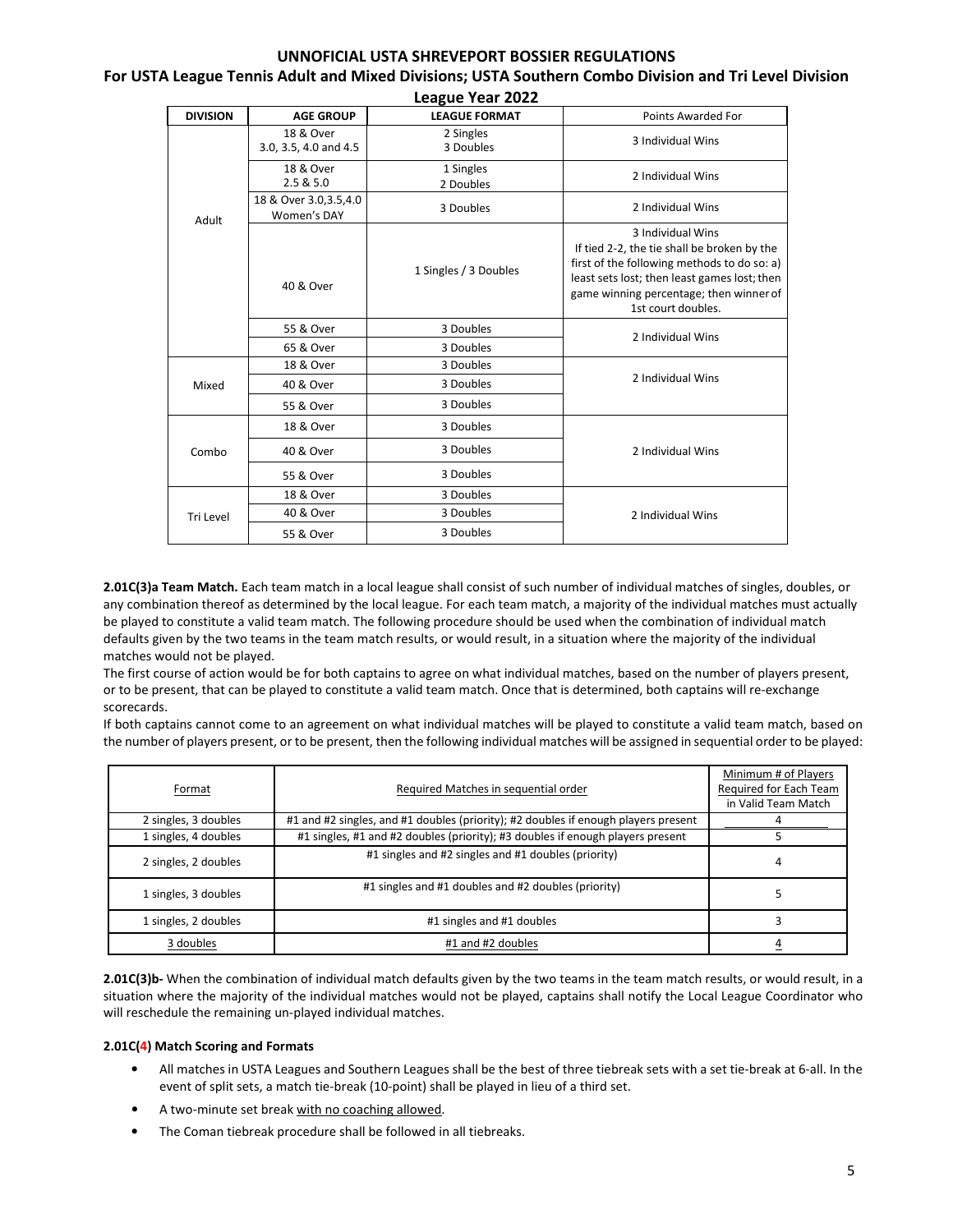# **For USTA League Tennis Adult and Mixed Divisions; USTA Southern Combo Division and Tri Level Division**

### **League Year 2022**

- The team winning the majority of the individual matches shall be awarded one team point.
	- $\circ$  For a 4-court match: If tied 2-2, the tie shall be broken by the first of the following methods to do so: a) least sets lost; then least games lost; then game winning percentage; then winner of 1st court doubles.
- If a Local League has a playoff, championship procedures must be used in the event of a tie. Please refer to national regulation 2.03H. At the end of the Local League Season
- In the event of a tie, the tie shall be broken by the first of the following procedures that does so: Winner of the most individual matches (courts); then winner of Head-to-head (only if all tied teams have played each other and one team defeated all the teams that are tied); then least sets lost; then least games lost; then highest game winning percentage; then a coin toss.
- USTA Southern permits each local league to continue using the same local league team format through local league playoffs. Said team format for local league playoff structure shall be listed in each applicable local league regulations. All other requirements for "championship" play must be followed for local league playoffs.

**2.01C(6) Team Lineups** The team captains shall exchange their lineups simultaneously prior to the start of team match. No substitution may be made in an individual match after the lineup has been presented, except for injury, illness, or noshow of a player prior to the start of an individual match. A team may substitute a player in the affected position within the 15-minute default time, using a player not already listed on the lineup. The substitute player is entitled to a five (5) minute warm-up. A player's name must be listed on the team roster, as shown in TennisLink, prior to participation in any match.

**2.01C(6)c Rescheduling Matches due to Inclement Weather:** A match will be rescheduled if the wind chill is below 39 degrees one hour before the match is scheduled to begin, or if the courts are unplayable due to weather related causes (rain, snow, sleet, etc..), one hour before the match is scheduled to begin, as determined by the Head or Assistant Tennis Pro at the host facility It is the responsibility of the hosting team's Captain to contact the Tennis Pro at the Host site to determine playability AND notify the Visiting Captain 1 hour before the match is scheduled to begin if the Match is to be rescheduled due to wind chill or weather. Cancelled matches cannot be rescinded.

When determining weather, related to a match cancellation, go to www.playtennissb.com and click on **CHECK THE WEATHER** located on in the center blue of the homepage. You must enter the **host facility zip code**. This can also be found on the website by clicking **Clubs and Facilities** on the home page. This will be the universal weather source used by local facilities and pros.

Rescheduled matches should be made up within 2 weeks of the scheduled match date, unless the state deadline date for the league is prior to 2 weeks, then matches need to be completed prior to the state deadline date. Both captains are responsible for ensuring matches are completed within the 2-week period. **If match is not made up within the 2-week period or prior to state deadline dates, a league administrator may schedule the match**. The host captain is responsible for reserving courts at the facility where the match was originally scheduled. It is recommended the details for all rescheduled courts be documented in writing/email (i.e. date/time) between the 2 captains. Once both captains agree on make-up date(s) and times, it is considered a scheduled match and default principles shall be applicable. In the event of continuous inclement weather, which causes make-up matches to back up, the pro may make a decision to allow matches to be rescheduled at sites different from the originally scheduled site. If this decision is made, the pro will notify the local league coordinator. The host team will be responsible for any extra court fees due to change in location. When rain or inclement weather forces the cancellation and re-scheduling of a team match, line-ups would stand only for those individual courts that have already started (first serve attempt) their match. All other individual courts, even those that were in warm-up may be changed including defaulted courts.

**Known Defaults**- In the spirit of good sportsmanship and fair play, it is **recommended** that the opposing team should be advised of a known default as soon as it is known and before players are driving to the match. If a captain fails to inform the opposing captain of a known default, a warning could be given and/or the Local League Council could file a grievance against the captain.

**2.01C(5)c(i) Rescheduling of Matches - Advancing Teams**. A Local League match shall be rescheduled upon request if 50% of the minimum required players for the match are registered players on a team attending a National, Sectional or State Championship (See Chart Below). Consideration will be given for appropriate travel time to the Championship. All scheduled courts not affected should be played as scheduled. It is recommended to reschedule matches prior to the originally scheduled date and the two (2) week make up regulation will apply.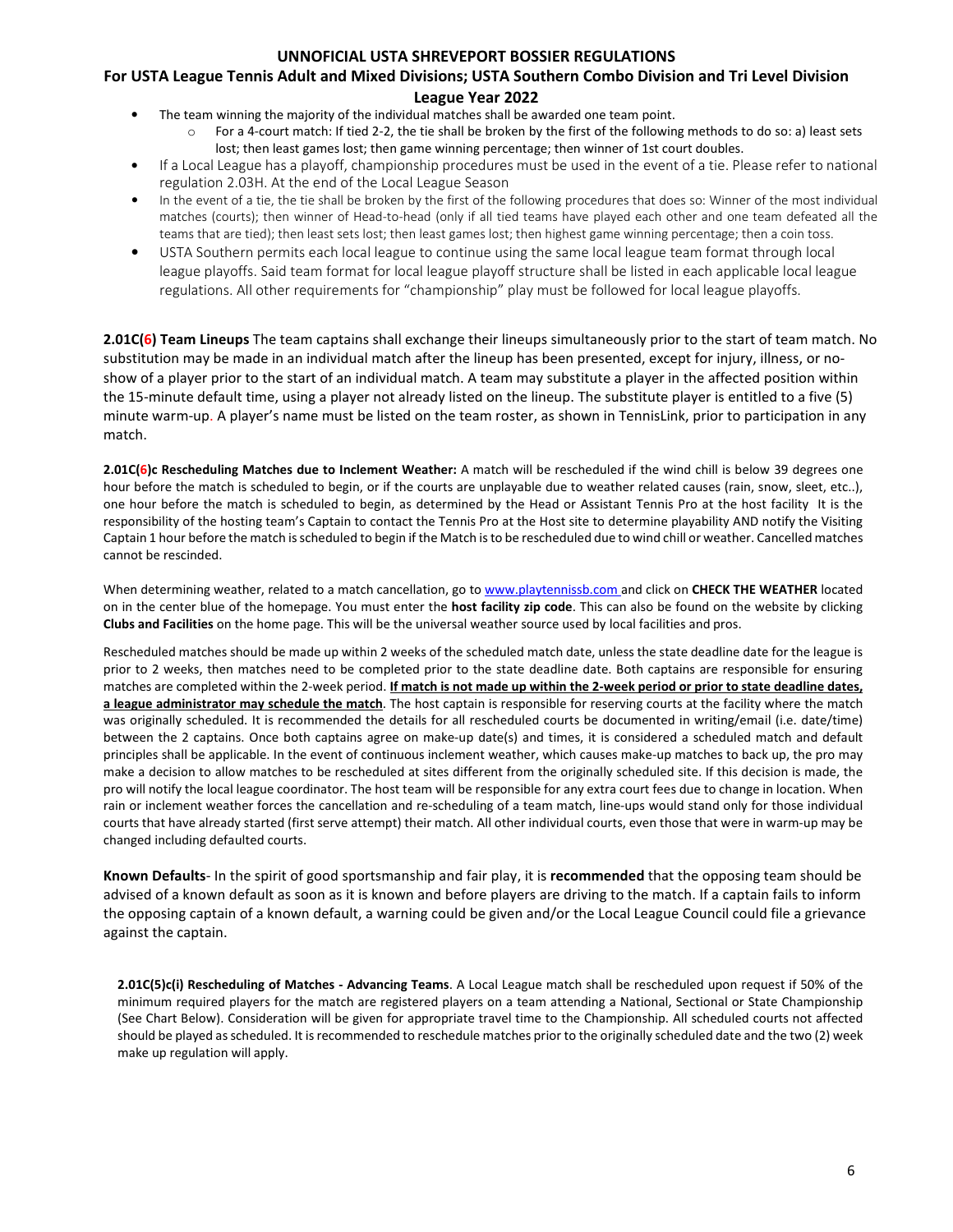#### **For USTA League Tennis Adult and Mixed Divisions; USTA Southern Combo Division and Tri Level Division League Year 2022**

| <b>Division</b><br><b>Minimum # of Players</b><br># Players = 50% Minimum<br>Age Group              |  |
|-----------------------------------------------------------------------------------------------------|--|
| <b>Required Players</b>                                                                             |  |
| Adult<br>18 & Over: 3.0, 3.5, 4.0, 4.5<br>Δ                                                         |  |
| 18 & Over: 2.5 and 5.0                                                                              |  |
| 18 & Over Women Day 2.5,3.0,3.5,4.0<br>ь                                                            |  |
| 40 & Over 3.0, 3.5, 4.0, 4.5                                                                        |  |
| 55 & Over 3.0, 3.5, 4.0, 9.0 combined<br>ь                                                          |  |
| 3 men and 3 women able to combine and compete<br>All Age Groups/Levels<br>Mixed<br>1 man or 1 women |  |
| 6 players able to combine and compete<br>All Age Groups/Levels<br>1 player from any NTRP<br>Combo   |  |
| 6 players able to combine and compete<br>All Age Groups/Levels<br>player from any NTRP<br>Tri-Level |  |

**2.01 C(5)e. Team Defaults** - When a team default (As defined by 2.03K Team Default regulation) occurs in local league play the Local League Coordinator shall submit to the State League Coordinator a recommendation on how the default should be handled.

Exception for two team leagues: No team may advance beyond local league play if a team default occurs regardless of the number of team matches scheduled.

The recommendation should support the answer to the following question:

Should the team default stand (scored as a 6-0, 6-0 loss on each individual match forfeited) thus allowing the team to remain eligible to advance beyond local competition?

If the answer is yes:

The default will stand, allowing the team to advance beyond local play.

If the answer is no:

- For leagues playing a single round robin:
- The team will be removed from standings in round robin play unless all teams with a mathematical chance to advance have already played the defaulting team in good faith, in which case, the matches shall stand as played when determining standings.
- For leagues playing multiple round robins (choose one):
	- The team will be removed from standings in the affected round only, or
	- The team will be removed from standings in all round robins

The defaulting team may be ineligible to advance beyond local league but remains obligated to play the remainder of all local league matches. These matches will be recorded in TennisLink for the purposes of satisfying match play requirements for opponents and NTRP calculations for all players involved

The State League Coordinator, upon review of the facts and circumstances presented by the Local League Coordinator shall approve or deny the local league recommendation.

### **2.02 Progression**

**2.02A(1) Local Competition** All local matches should be completed two (2) weeks prior to the USTA Louisiana State Championship.

If a Local League has a playoff, championship procedures must be used in the event of a tie. Please refer to national regulation 2.03H.

The team with the most team points shall be declared the local league winner.

**2.02 A(2) Local Champion** Advancing teams are required to register and pay entry fee for at least the leagues minimum number of players online through the championship website 10 days prior to the start of the state championship to guarantee spot in the state championship draw. See USTA Louisiana Championship Website for additional details and deadline dates for player registration.

### **2.03 A Eligibility**

**2.03A.** At all Championships, a minimum number of team members as shown in the table below, who were on the final roster of their local league team at the conclusion of local league play must be available and eligible to compete or to combine and compete, as appropriate. The required minimum number of team members may be reduced with an approved waiver, but to not less than the minimum as noted in the following table. At Sectional Championship level and below, the Championship Committee may grant such a waiver.

2.03A(4) Eligibility to advance to National Championships for self-rated and computer-rated appealed players requires playing at least four (4) matches on the same team at the same level in the same Age Group. No defaults received count.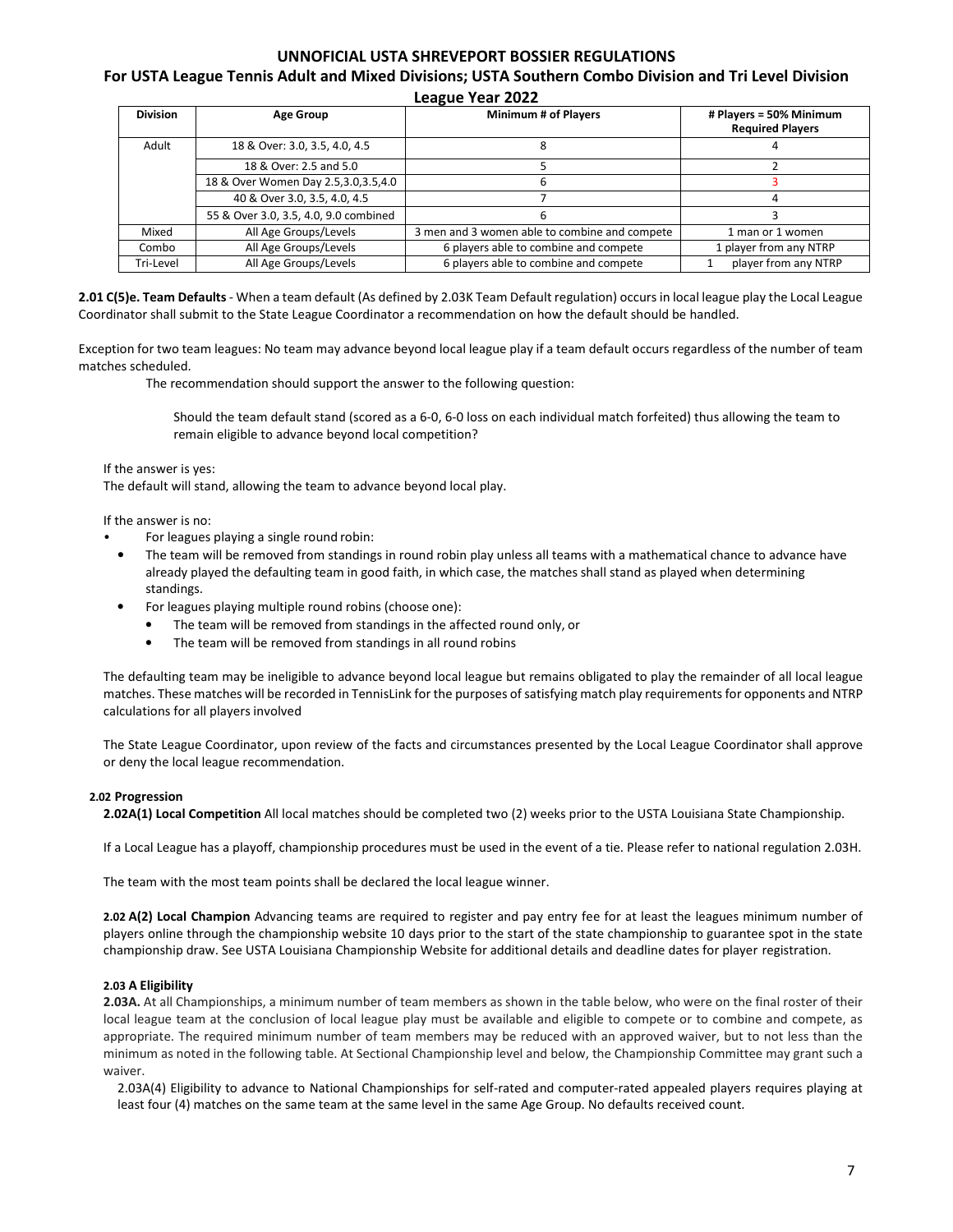#### **League Year 2022 MATCHES REQUIRED TO ADVANCE TO CHAMPIONSHIPS** Sectional Championships and Below **NATIONAL CHAMPIONSHIP Divisions | Age Group Local Matches Required for State and Section Championship Default received counting to advance Minimum Matches through Section Championship Defaults received counting to advance Adult**  18 & Over 2 1 All players other than self-rated and computer-rated appealed players: 3 matches on the same team. Self-rated and computer-rated appealed players 4 matches on the same team All players other than selfrated and computer-rated appealed players: 1 default received shall count Self-rated and computerrated appealed players No default received shall count 40 & Over 55 & Over **Mixed**  18 & Over 2 1 40 & Over 2 2 1 Minimum matches to advance to **Section Championships** for States with 2 or more teams **Adult**  "Open" **Divisions 1998**<br>**Divisions Divisions** 65 & Over | 1 | 1 | 1 | Not Part of National Program **Combo**  18 & Over 40 & Over 1 1 1 1 1 1 Not Part of National Program 55 & Over **Mixed | 55 & Over | 1 1 | 1 | 1 | Not Part of Sectional or National Program Tri Level**  18 & Over 40 & Over  $\begin{array}{ccc} 1 & 1 & 1 \end{array}$  and  $\begin{array}{ccc} 1 & 1 \end{array}$  Not Part of National Program 55 & Over A RETIRED match shall count for all players Adult 18 & Over "Open" and Adult 40 & Over "Open": State associations have authority to mandate advancement requirements to their applicable state championship.

# **For USTA League Tennis Adult and Mixed Divisions; USTA Southern Combo Division and Tri Level Division**

### **2.05C Appeal of Year-End Ratings.**

Year-end NTRP valid computer rating levels may be appealed or denied through TennisLink except for 2.05D *Medical Appeals.* 

**3.00 GRIEVANCE PROCEDURES** The Regulations in 3.00 GRIEVANCE PROCEDURES shall apply to all USTA League Divisions (Adult and Mixed) as well as USTA Southern Combo and Tri-Level.

### **3.01 ADMINISTRATION.**

**3.01A(1) Local Grievance Committee** Grievance committees will be chosen from the list of NWLACTA USTA League Players listed at end of these regulations. Additional members may be added as needed.

**3.01B(1) Local Grievance Appeals Committee** Grievance appeal committees will be chosen from the list of NWLACTA USTA League Players listed at end of these regulations. Additional members may be added as needed.

### **3.03 Grievance Complaints**

**3.03B(1) Local League Procedures** All local grievances, appeals and NTRP complaints and appeals will be submitted in writing or by email to the local league coordinator. See USTA National League Tennis Regulations 3.00 for procedures that must be followed to file local grievances, appeals and NTRP complaints. (see list of coordinators and email addresses below)

**3.03E(4) NTRP Grievance Complaint**. NTRP Grievances shall be filed in writing with the Local/District/Area League Coordinator or designee having jurisdiction. NTRP Grievances shall be administered by the USTA Southern NTRP Grievance Committee